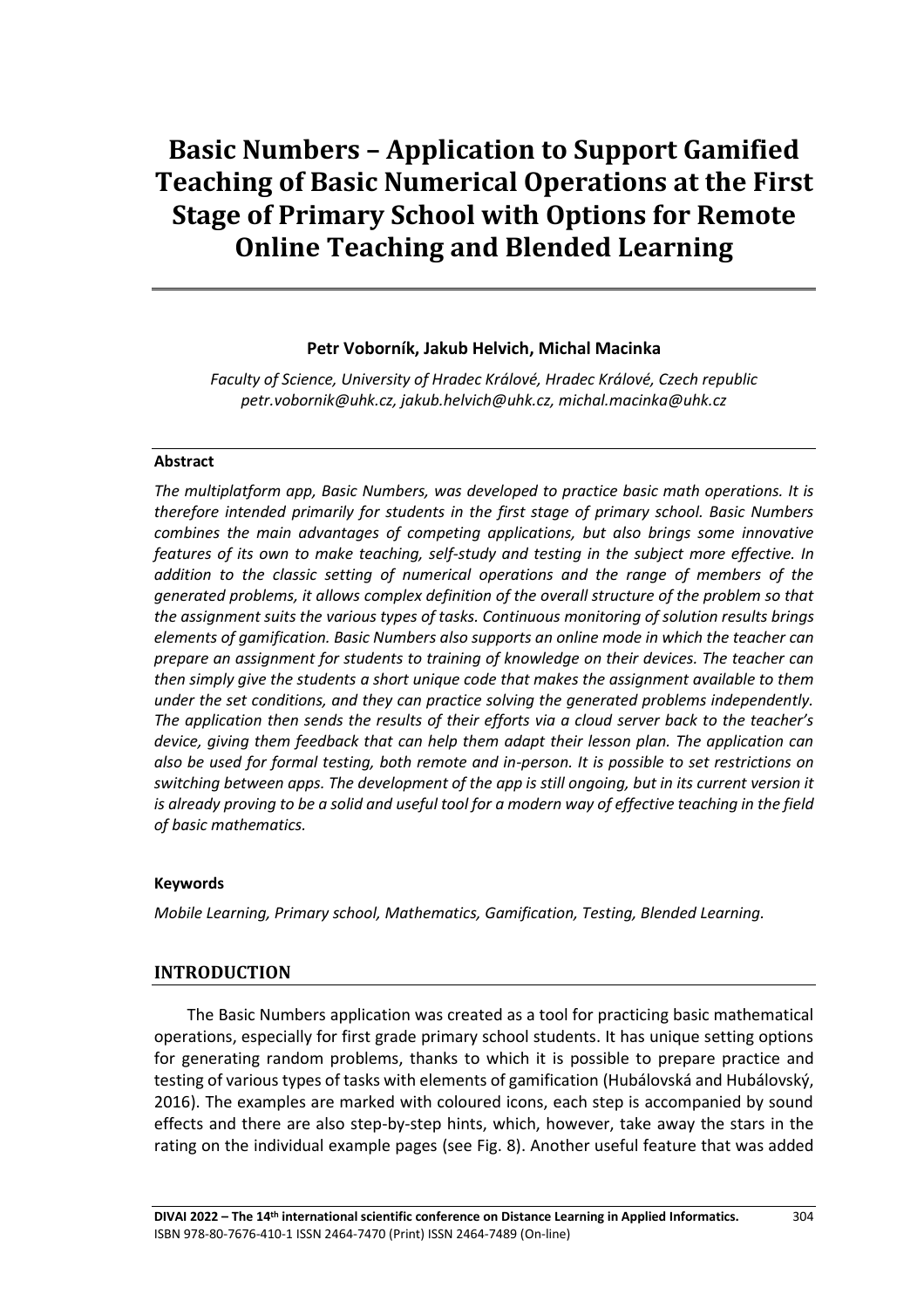during the quarantine of COVID-19 is the option to test students online. No competing application yet has such detailed options for setting up an example generator in combination with the possibility of online pupil testing. The Basic Numbers application can be used by students and teachers on Android smartphones, but is also available on Windows 10 devices, i.e. PCs, laptops and tablets.

## **METHODS**

The Basic Numbers application was created in the Xamarin.Forms multiplatform technology (Hermes, 2015). This allows the development of native apps for Android,  $10S<sup>1</sup>$ and Windows operating systems through a single common code in the C# programming language, and the XAML markup language, which allows for a single design definition (Voborník, 2020). SQLite (Winslett and Braganholo, 2019) is used as the local database on the end-users' devices, while the central (cloud) database on the server is provided by SQL Server (Bernstein, et al., 2011). The server part of the application was then created in ASP.NET Core 3.1 (Lock, 2021) and gradually updated to newer versions, with custom implementation of secure API communication. Data transfer is secured by the https protocol with a secure SSL certificate and token-based authentication via ASP.NET Core Identity.

The generation of the input problems is provided by a custom algorithm based on backtracking (Civicioglu, 2013; Coufal, et al., 2021a). It proceeds from left to right, i.e., by generating individual members and selecting operators between them (there can be more than just two members in the example). Everything is done completely randomly within the chosen bounds, but the constraints for the intermediate computations and the overall result are constantly monitored. Thus, if a newly added member exceeds the constraints for the result between calculations, it is immediately replaced by another (Coufal, et al., 2021b). If it fails to find a suitable member within a certain number of attempts, the generator backtracks one step, tries to change the operator between the members, and repeats. If even this change does not work within a certain number of attempts, the generation is returned one order of magnitude lower, i.e. to the previous member of the problem input (Coufal and Trojovský, 2021). To verify the result of the generated examples, the same algorithm for evaluating mathematical expressions as in the Algorithms program (Voborník, 2007) described in (Voborník, 2006) was used (Voborník, 2019). The generation of examples takes place on the client side, thanks to which the server is not unnecessarily burdened and it manages to handle more requests.

### **RESULTS**

The main result of this work is primarily the Basic Numbers application itself. Secondary results are the extension of the possibilities of improving children's knowledge in the field of basic mathematics. Another positive benefit is also the option of using the application in lessons, which would lead to its diversification, gamification and, for example, in the case of real testing, to facilitate the work of teachers and the implementation of the Strategy for

 $1$  Version for iOS was not released yet, because it is closed system and requires a Mac for debugging and compiling, which author of the app doesn't own.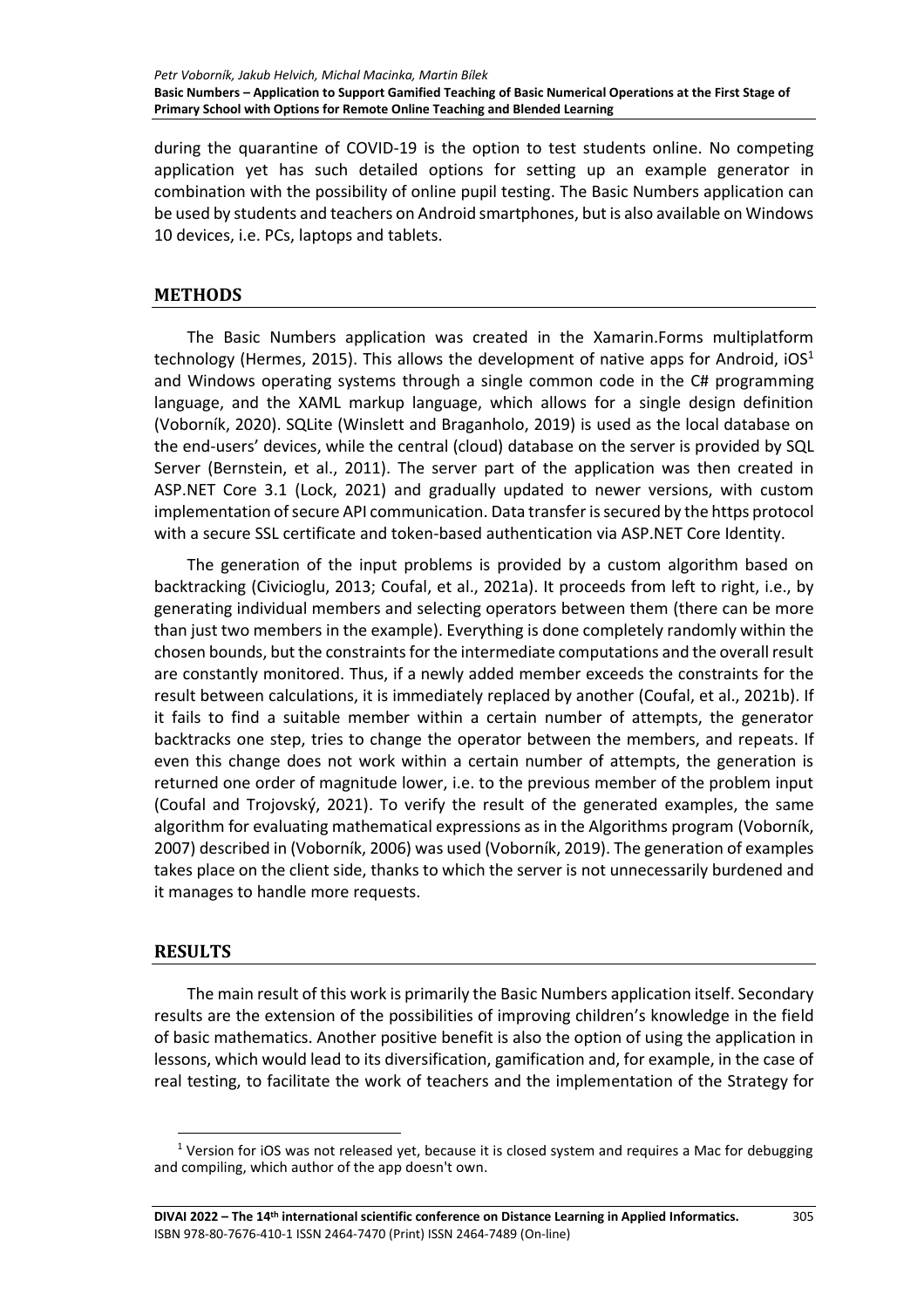the Education of the Ministry of Education, Youth and Sports of the Czech Republic (MŠMT, 2020, p. 31–33; Němec, 2019).

## **History of development**

The basic feature of the Basic Numbers application is that it generates sets of random examples based on the set criteria. In the first phase, it was possible to define a range for the individual members of the examples and of results, and also a range of intermediate calculations for problems with more than two members. To support real-world testing, protection against application switching (so that the student cannot switch to a calculator or chat, for example) and the ability to lock settings with a password were also added later (version 1.2). This functionality has already been described in (Voborník, 2019).

In April 2020, the app was expanded (version 1.3) to make it usable for home teaching of primary school students during quarantine measures due to the COVID-19 pandemic (Němec, et al., 2020; Jahodová Berková and Němec, 2020). The application settings have added the option to define ranges for individual members of problems and also the so-called control conditions. These conditions are logical expressions written in a simple minilanguage (Tab. 1 and Fig. 4), and are used to make the examples generator settings even more specific to suit various task types<sup>2</sup>. Parents could then set the app to generate sets of examples exclusively for the currently discussed material during maths lessons at home (Voborník and Němec, 2019). Pupils could then practice independently and, thanks to the feedback provided by the app, work according to their individual needs until they had mastered the material.

| <b>Types of examples</b>                                                                                                                 | Range A   | Range B   | <b>Control condition</b>                                                   |
|------------------------------------------------------------------------------------------------------------------------------------------|-----------|-----------|----------------------------------------------------------------------------|
| Subtraction to 100 with<br>transition over 10                                                                                            | $21 - 99$ | $2 - 9$   | $A$ % 10 > = 1 & A % 10 < B                                                |
| Addition to 100 with a<br>transition over 10                                                                                             | $11 - 99$ | $11 - 99$ | $A$ % 10 > 0 & B % 10 > 0 & A % 10 + B % 10 > 10                           |
| Addition and subtraction to<br>100 of double-digit numbers,<br>where one of them is a<br>multiple of ten (the second for<br>subtraction) |           |           | AB='+' & (A%10=0 & B%10>0   A%10>0 &<br>B%10=0)   AB='-' & A%10>0 & B%10=0 |
| Integer division to 100                                                                                                                  | $2 - 100$ | $2 - 50$  | $A \% B = 0 & A != B$                                                      |

Table 1: Examples of control conditions for classic problem types.

Over time, however, another need emerged, namely to shift the necessity of setting the application to the appropriate types of problems, controlling the frequency of practice and assessing the level of knowledge of individual students back to the teacher. Although they could have prepared the setup, sent instructions to the parents and then had them send, for example, a screen shot with a list of the tests that had been run, such a process would have placed an unnecessary burden on the parents and left room for potential errors. For this reason, support for online testing was added in the next version (1.4), which allows

<sup>&</sup>lt;sup>2</sup> The mini-language for determining the conditions of the example generator can be difficult for someone, but these settings can already be passed on using a test code. In the future, it is also planned to prepare a website with a database of these codes for various type settings of examples discussed in primary schools.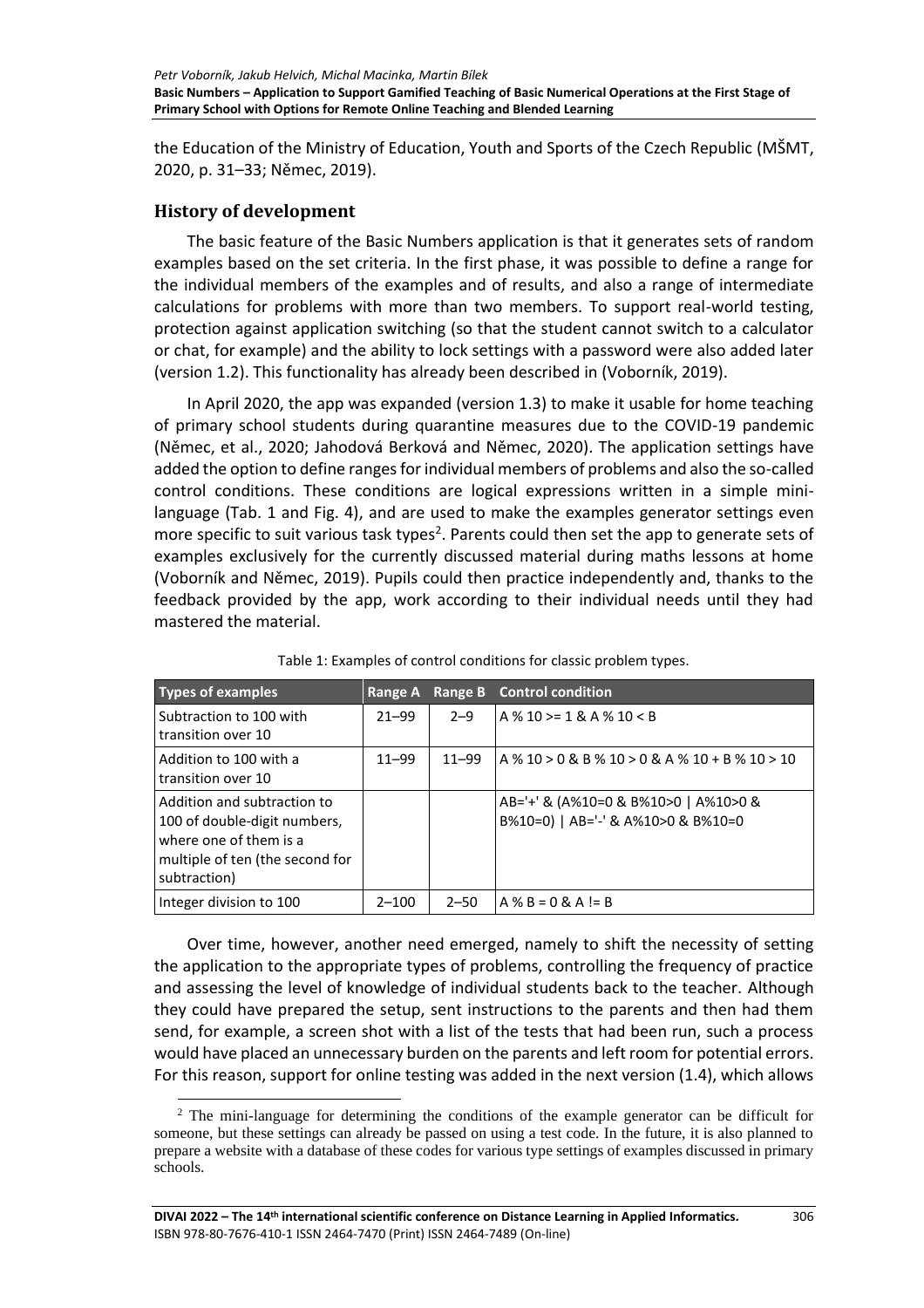teachers to have complete control over the entire assignment and assessment process, giving them many additional options, including support for remote assessment, and making things easier for parents, who only need to supervise students/children working independently (Hubálovský, 2013).

# **Online testing**

The process of online testing of students by teachers through the Basic Numbers application since version 1.4 is summarised in the following diagram (Fig. 1) and its description.

- 1. **The teacher prepares a test**, i.e. settings for examples generator and under it the time limit as well as setting the conditions for its completion.
- 2. **The teacher sends the test to the cloud server**, obtaining its unique **code**.
- 3. The teacher will **distribute this code to the students** via any channel (e-mail, Microsoft Teams, WhatsApp, Skype, Messenger...), or give it to the students in some other way (publish it in the school LMS system or on the web), or write it in the classroom on the blackboard if it is a full-time examination.
- 4. **Students launch the online testing function in the app**, where they enter the test **code** and the test parameters specified by the teacher are downloaded from the cloud.
- 5. Students **complete the test** on their mobile phone or computer.
- 6. **Test results** (total score and analysis of individual examples) are **sent** to the cloud.
- 7. **The teacher downloads the students' test results** from the server to their device. The teacher can then export the results to MS Excel.



Figure 1: Flowchart of communication during online testing.

# **Teacher's procedure**

While for online testing, the student only uses the last button (Test) instead of the first button (Start) in the initial menu, the student enters the code and then starts the test immediately, the teacher works with three types of records, hierarchically arranged under each other (Fig. 2). These are the conditions **settings** for the problems generator, **the tests** with the given settings and **the results** of the given test from each student.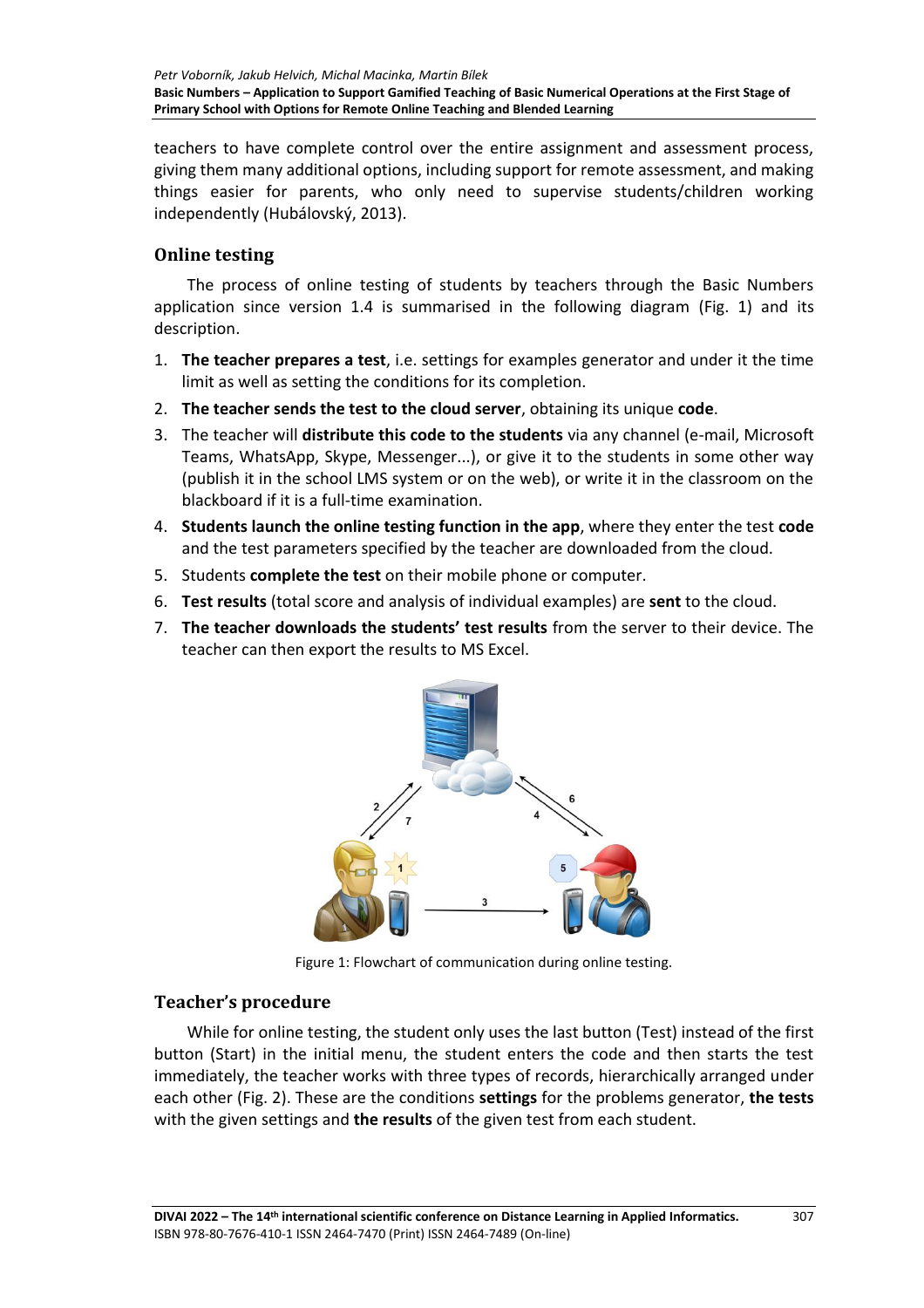You can switch to teacher mode by clicking the less prominent three dots button on the right side of the top bar on the app's home page. The first time you use it, you need to either log in or register. The teacher is then taken to the first overview with the example's generator settings.



Figure 2: Flowchart of navigation in the application during online testing.

# **Settings**

The overview of settings is initially empty until the teacher creates some, or downloads from the server the settings they created earlier on another device by calling synchronisation. After selecting a setting, the row with it in the overview is highlighted and additional icons for working with the selected record appear in the top panel (Fig. 3).

| $1:27$ $\bullet$ $\bullet$ $\bullet$ $\bullet$                                | $\bullet$ 41     | 1:28 $\bullet$ $\bullet$ $\bullet$ $\bullet$ $\bullet$                        |                  |
|-------------------------------------------------------------------------------|------------------|-------------------------------------------------------------------------------|------------------|
| Settings for tests                                                            |                  | Settings $\blacksquare$ $\blacktriangleright$ $\bot$ $\subset$                |                  |
| Teacher: teacher@basic-numbers.com                                            | <b>P ACCOUNT</b> | Teacher: teacher@basic-numbers.com                                            | <b>P ACCOUNT</b> |
| Addition to 100 with a transition over 10<br>9/14/2020 1:27 PM, 3x3, Tests: 0 | ☎                | Addition to 100 with a transition over 10<br>9/14/2020 1:27 PM, 3x3, Tests: 0 |                  |
| Small multiplication<br>9/14/2020 1:22 PM, 5x2, Tests: 0                      | ☎                | <b>Small multiplication</b><br>9/14/2020 1:22 PM, 5x2, Tests: 0               |                  |

Figure 3: Overview of problems generator settings.

When creating a new setting or editing an existing one, a form identical to the one available in the main part of the application opens (Fig. 4). The only thing missing here is the option to lock the settings with a password, because the student cannot affect the settings for the online test, and if the student were to download the password-protected settings and save them as the main settings, this would lock the ability to change them later.

After leaving this page, it will first attempt to generate problems in the background for the set assignment, and if this fails, the teacher will be prompted to first modify the generator conditions. If successful, it continues by automatically saving the settings to the device and also to the cloud server.

If the device does not currently have an internet connection, the settings are only saved locally on the device and can be resent to the server later. Settings that are synchronized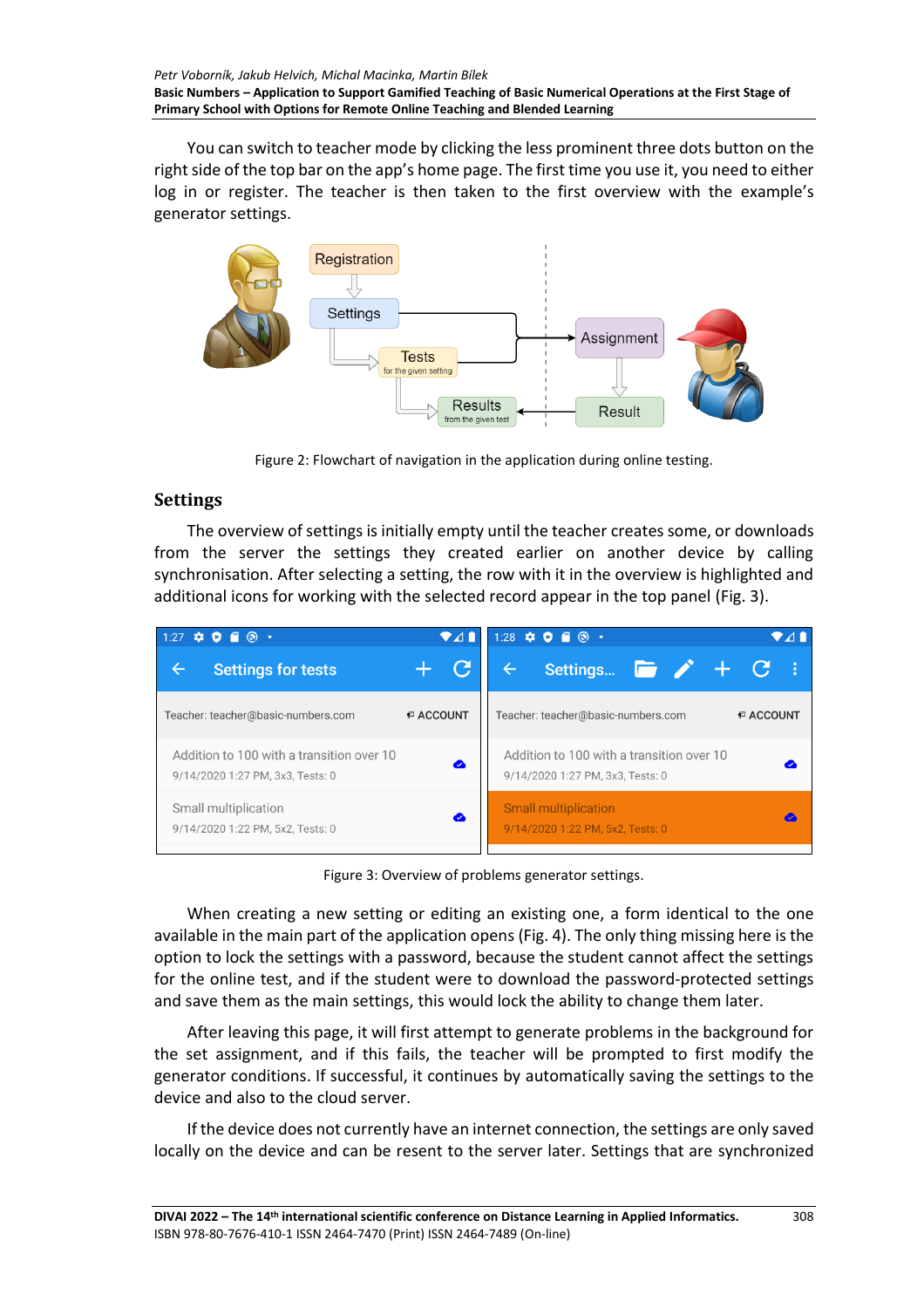with the server are marked with a blue cloud icon with an OK symbol in the overview on the right, while settings that have been changed and not sent to the server have a grey crossedout cloud icon. To upload, just open the settings for editing and close them again, or use the button for two way synchronization of the entire overview of settings in both directions. When the settings is changed, the newly started tests will be generated with the new settings, but the records from the test results already generated will not be changed.

| $\leftarrow$                      | Addition to 100 with a tra |               | $\checkmark$       |   | $\leftarrow$         | <b>Detail members settings</b>         |        |                  |
|-----------------------------------|----------------------------|---------------|--------------------|---|----------------------|----------------------------------------|--------|------------------|
|                                   | Numerical operations       |               |                    |   | set<br>individually  | from                                   | to     | decimals         |
| ۰                                 |                            | $\star$       | $\prime$           | A |                      | 11                                     | 99     | 0                |
| Count                             |                            |               |                    | B |                      | 11                                     | 99     | $\boldsymbol{0}$ |
| members                           | decimals                   | examp./pg.    | pages              |   | Additional condition |                                        |        |                  |
| $\overline{\mathbf{c}}$           | $\,0\,$                    | 3             | 3                  |   |                      | A%10 > 0 & B%10 > 0 & A%10 + B%10 > 10 |        |                  |
| Range of values                   |                            | from          | to                 |   |                      |                                        | Manual |                  |
| Members                           |                            | $\cup$        | 10                 |   |                      |                                        |        |                  |
| Intermediate<br>calculations      |                            | $\theta$      | 10                 |   |                      |                                        |        |                  |
| Result                            |                            | $\mathbf 0$   | 100                |   |                      |                                        |        |                  |
| Set members<br>in detail          |                            |               | <b>SET MEMBERS</b> |   |                      |                                        |        |                  |
| Other settings                    |                            |               |                    |   |                      |                                        |        |                  |
| Save results                      |                            | Sound effects |                    |   |                      |                                        |        |                  |
| Block<br>application<br>switching |                            |               |                    |   |                      |                                        |        |                  |

Figure 4: Overview of problems generator settings.

# **Tests**

Selecting a setting and clicking the *Tests* button will then display another page with an overview of the tests for that setting. The name of the selected setting under which the tests fall is listed below the top panel. The controls here are the same as in the settings overview. You can create a new test, load tests from the server, or synchronize unsubmitted changes in these tests (Fig. 5).

On the page for creating a new test or editing an existing one (Fig. 6), you can define the name of the test (by default it is taken from the name of the test settings, which is also listed below the form), the instructions for the test, limit or not to limit the date and time from which the test will be available, limit or not to limit the date and time until which the results of the test can be saved, and if these results should be saved on the server at all. If the results are stored, from a GDPR perspective (Albrecht, 2016), you must also set a date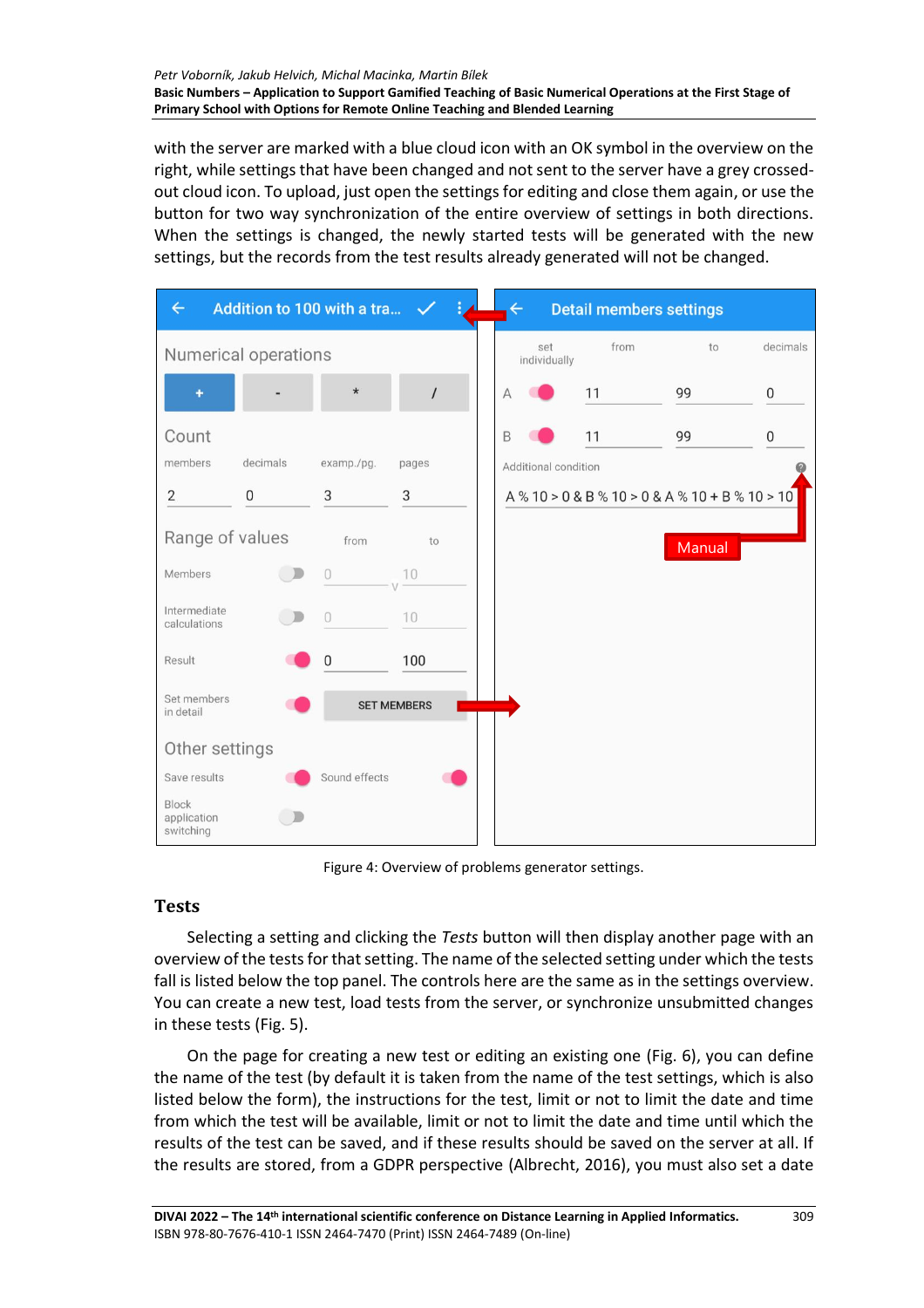by which they will be stored on the server and after which they will be automatically deleted, with a maximum storage period of 1 year. The option to *Allow take settings* allows students (but not only them) to copy settings from a test whose passcode they know into their application without necessarily having to run the test at all.



Figure 5: An overview of tests falling under the selected settings.

After the test is saved and sent to the server, a unique code is assigned to the test, which is displayed in read-only mode the next time the test detail is opened. This is the code students need to run the online test, so there is a button to quickly copy it to the clipboard or share it using the app of your choice on your device. This also allows you to share test settings between teachers.

| ▼⊿∎<br>$\bullet \bullet \bullet \bullet \circ \cdot$<br>6:59 | $10:04$ $\bullet$ $\bullet$ $\bullet$ $\bullet$ $\bullet$ $\bullet$<br>♥⊿∎            |
|--------------------------------------------------------------|---------------------------------------------------------------------------------------|
| <b>New test</b><br>←                                         | <b>Test detail</b><br>$\leftarrow$                                                    |
| Name                                                         | Test code                                                                             |
| Small multiplication training                                | <b>GSqLbH</b>                                                                         |
| Instructions                                                 | Name                                                                                  |
| Practice these examples before tomorrow<br>test              | Small multiplication test                                                             |
| Make available from                                          | Instructions                                                                          |
| 9/14/2020 12:00 AM                                           | Write the test only once under your name<br>during this lesson and submit the result. |
| Make available to                                            | Make available from                                                                   |
| 9/21/2020 12:00 AM                                           | 9/14/2020 9:00 AM                                                                     |
| Save results? How long?                                      | Make available to                                                                     |
| 10/14/2020 12:00 AM                                          | 9/21/2020 10:00 AM                                                                    |
| Allow take settings?                                         | Save results? How long?                                                               |
|                                                              | 10/14/2020 12:00 AM                                                                   |
| Settings<br>Small multiplication                             | Allow take settings?                                                                  |
|                                                              |                                                                                       |
|                                                              | Settings                                                                              |
|                                                              | Small multiplication                                                                  |

Figure 6: An overview of tests falling under the selected settings.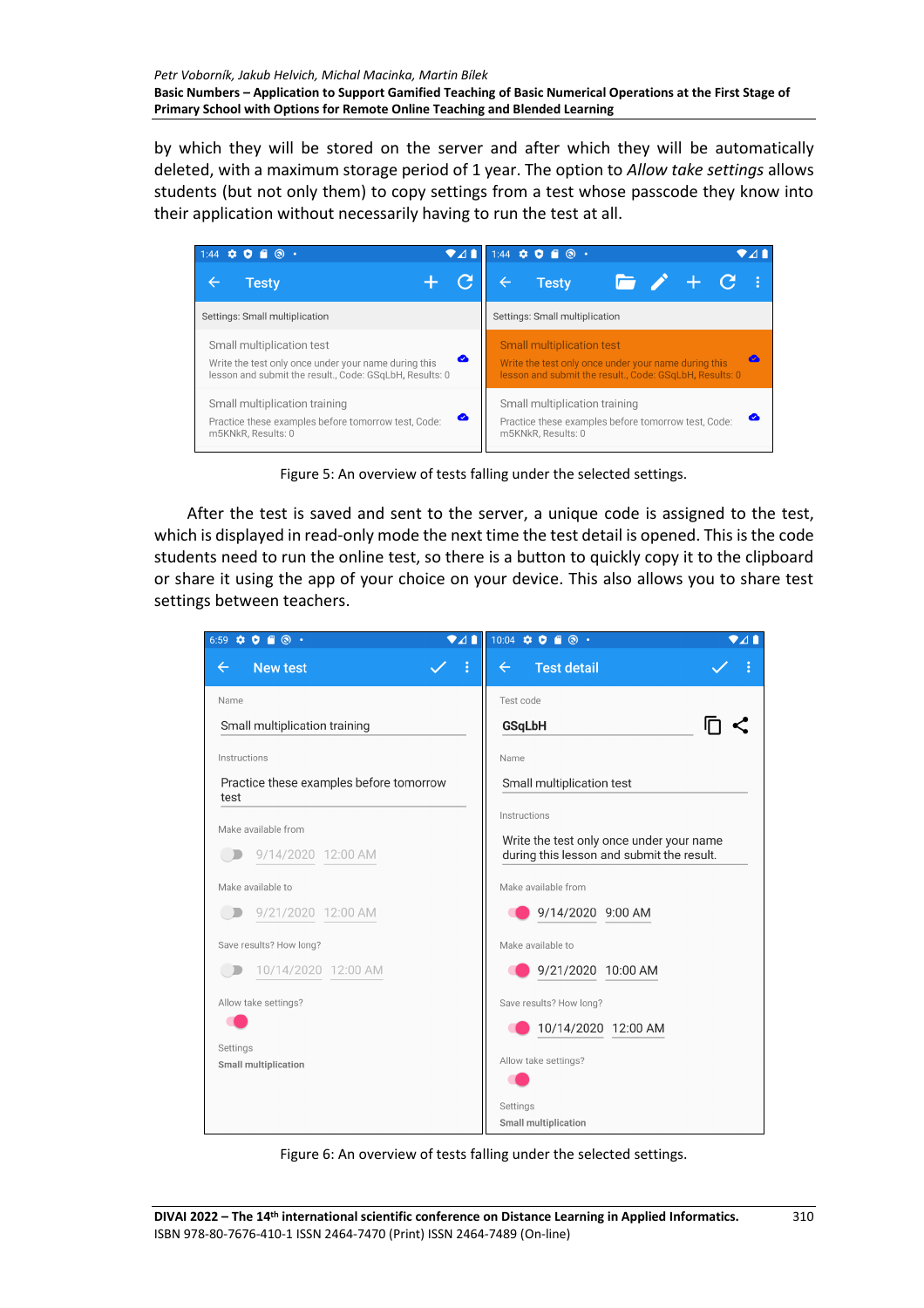## **Results of the test**

Selecting a test and clicking on the *Results* button will then display another page with an overview of the results from that test (Fig. 7). For each test, you can already see the name of the student or the designation the student entered before the test, the date the student sent the result to the server, the total time (minutes and seconds) the student spent on the test and the total score the application gave to the student's performance.

This time, the cloud icon indicating the synchronization status indicates that the last time the data was restored, the status of the result stored on the server and on the device was the same, or that the result downloaded to the device was deleted on the server. The deletion can occur either automatically when the deadline for deleting the result is reached (set in the test details, maximum 1 year) or by the student from his/her application, who has the right to delete his/her assessment from the server at any time in terms of GDPR. However, a copy of the result remains on the teacher's device until they delete it as well. In fact, the teacher can also delete the results from both his device and the server in the extended menu, but if he has used more than one device, the result can still be stored on the other device.



Figure 7: Summary of results from the selected test.

A list of all test results currently downloaded on the device can be exported to CSV format (e.g. for MS Excel) using the button in the extended menu. For this export file, the classic file sharing menu opens, so that you can, for example, send it to an e-mail or save it in another folder of the device or in your own cloud service.

After selecting one of the test results in the overview, you can also open its detailed breakdown. The teacher can then see the problems that were generated for the student in this test according to the conditions the teacher set, what the correct solution was, what variations of the result the student tried before successfully completing the page with the examples and how many motivation stars the student received for the given set (page) of examples (Fig. 8). Students can also view the same detail analysis of their test on their facilities.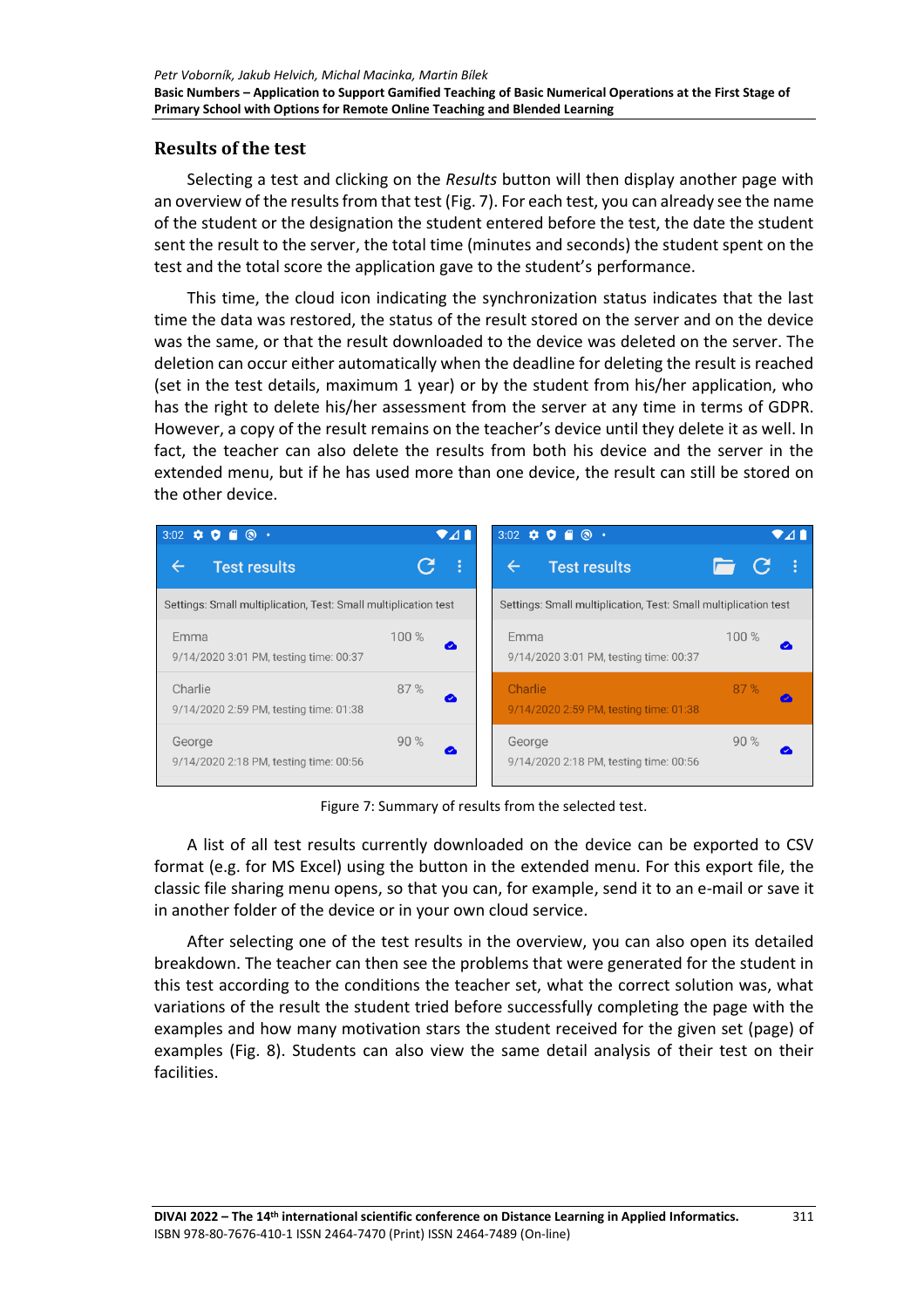*Petr Voborník, Jakub Helvich, Michal Macinka, Martin Bílek*

**Basic Numbers – Application to Support Gamified Teaching of Basic Numerical Operations at the First Stage of Primary School with Options for Remote Online Teaching and Blended Learning**



Figure 8: Detailed analysis of the selected test.

#### **CONCLUSION**

Together with previous versions of the application, such as the option of defining control conditions for the generated examples, which allow to specify virtually any type of assignment, or the protection against application switching, the option of online testing provides great variety of uses not only for teachers.

For example, teachers can prepare sets of examples for their students to practise both at home and in class (blended learning), they can continuously test their progress on different types of assignments, remotely and in the classroom for full testing, where teachers can ensure that pupils don't cheat, while taking full advantage of the automatic generation of unique assignments, as well as automatic scoring and results collection. The remote testing capability can then be of great benefit to students who are absent for long periods of time or during quarantine measures.

It is not strictly necessary to use just a mobile device for preparation and control, but there is also a Windows version of the app that can be used to control everything conveniently via a PC or laptop, while ensuring full synchronisation of all data between all devices.

At the same time, teachers can send settings they have already created to each other, thanks to the *Download Test Settings*function. Simply create a test for a given setting where this option is enabled and provide the code to your colleagues. Instead of running the test under this code, they can copy the settings to their device and, by saving and loading them, transfer them back to their own tests, either in their original or modified version.

In the application, the assignor of the tests is referred to as a teacher, but this is only a role under which anyone can register, including, for example, parents of students, friends or tutors who want to help them with their elementary mathematics studies, can prepare various exercises for them remotely and analyse their results with them.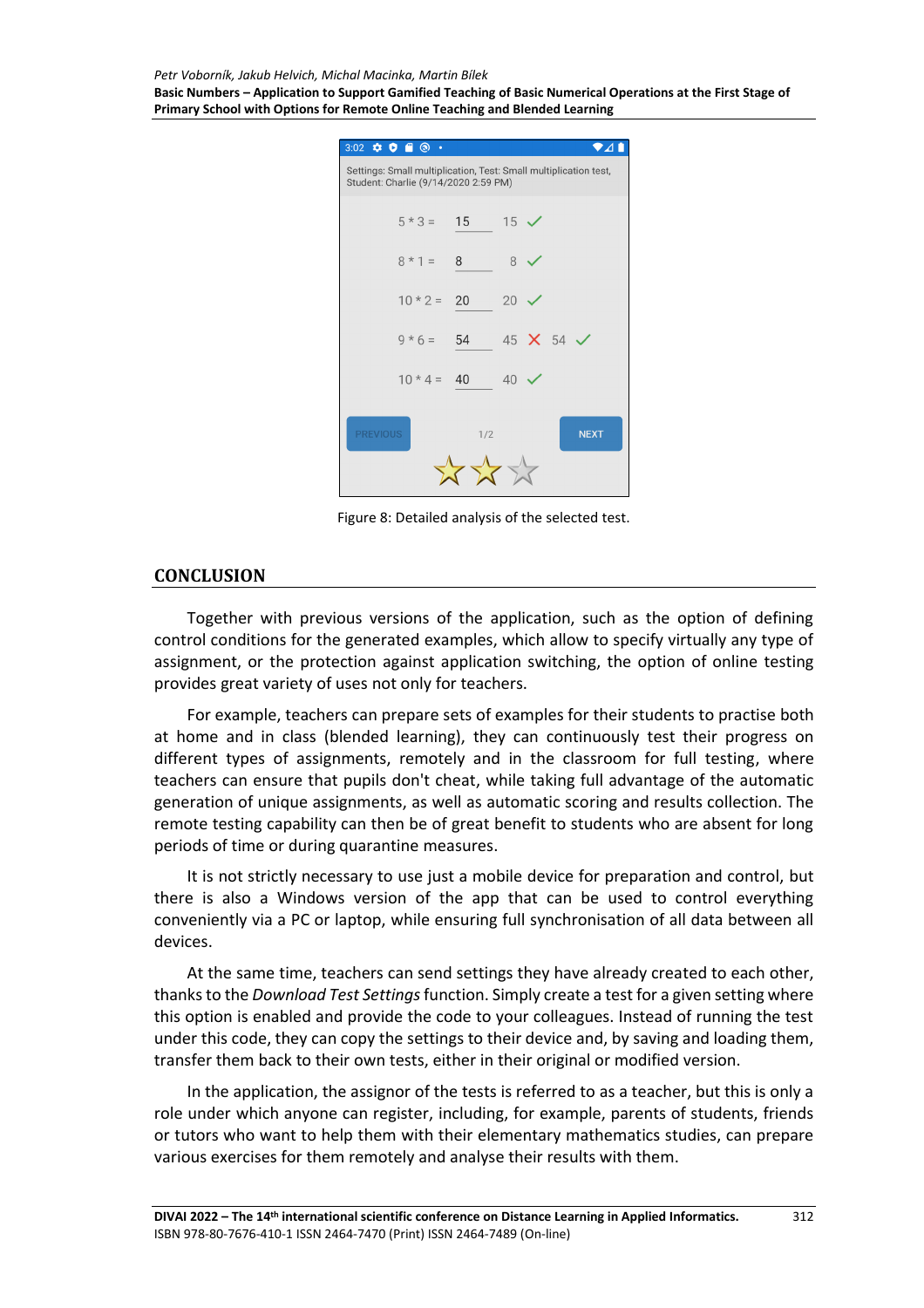In the next version, it is also planned to be possible to transmit (display, send, share and retrieve) the access code to the test using a QR code and administration of groups (classes) of pupils, to whom it would be possible to enter tests even without a code.

#### **ACKNOWLEDGMENTS**

This research has been supported by Specific research 2022 on Faculty of Science on University of Hradec Králové.

#### **REFERENCES**

- Albrecht, J. P., 2016. How the GDPR will change the world. *European Data Protection Law*, Review 2(3), pp. 287–289.
- Bernstein, P. A., Cseri, I., Dani, N., Ellis, N., Kalhan, A., Kakivaya, G., Lomet, D. B., Manne, R., Novik, L. and Talius, T., 2011. *Adapting Microsoft SQL server for cloud computing*. In: *2011 IEEE 27th International Conference on Data Engineering*, IEEE, pp. 1255–1263.
- Civicioglu, P., 2013. Backtracking Search Optimization Algorithm for numerical optimization problems. *Applied Mathematics and Computation*, 219(15), pp. 8121–8144.
- Coufal, P. and Trojovský, P., 2021. Repdigits as Product of Terms of k-Bonacci Sequences. *Mathematics*, 9(6), Article Number: 682.
- Coufal, P., Hubálovský, Š. and Hubálovská, M., 2021a. Application of Basic Graph Theory in Autonomous Motion of Robots. *Mathematics*, 9(9), Article Number: 919.
- Coufal, P., Hubálovský, Š., Hubálovská, M. and Balogh, Z., 2021b. Snow Leopard Optimization Algorithm: A New Nature-Based Optimization Algorithm for Solving Optimization Problems. *Mathematics*, 9(21), Article Number: 2832.
- Hermes, D., 2015. *Xamarin Mobile Application Development: Cross-Platform C# and Xamarin.Forms Fundamentals*. Apress, 2015.
- Hubálovská, M. and Hubálovský, Š., 2016. Learning Method for Development of Discovering and Creativity of Pupils and Students in Basic Education. *International Journal of Education and Information Technologies*, 10(2016), pp. 36–40.
- Hubálovský, Š., 2013. Remote Contact Learning of Programming. In: *ERIE: Efficiency and Responsibility in Education*, Prague: Česká zemědělská univerzita.
- Jahodová Berková, A. and Němec, R., 2020. Teaching Theory of Probability and Statistics during the Covid-19 Emergency. *Symmetry-Basel*, 12(9), Article Number: 1577.
- Lock, A., 2021. *ASP.NET Core in Action*. Second Edition, Simon and Schuster.
- MŠMT, 2020. *Strategy for the Education Policy of the Czech Republic up to 2030+.* [pdf] Ministerstvo školství, mládeže a tělovýchovy. Available at: <https://www.msmt.cz/uploads/brozura\_S2030\_en\_fin\_online.pdf> [Accessed 19 February 2022].
- Němec, R., 2019. Development of spatial imagination with the help of drones. *Ad Alta: Journal of interdisciplinary research*, 9(2), pp. 389–393.